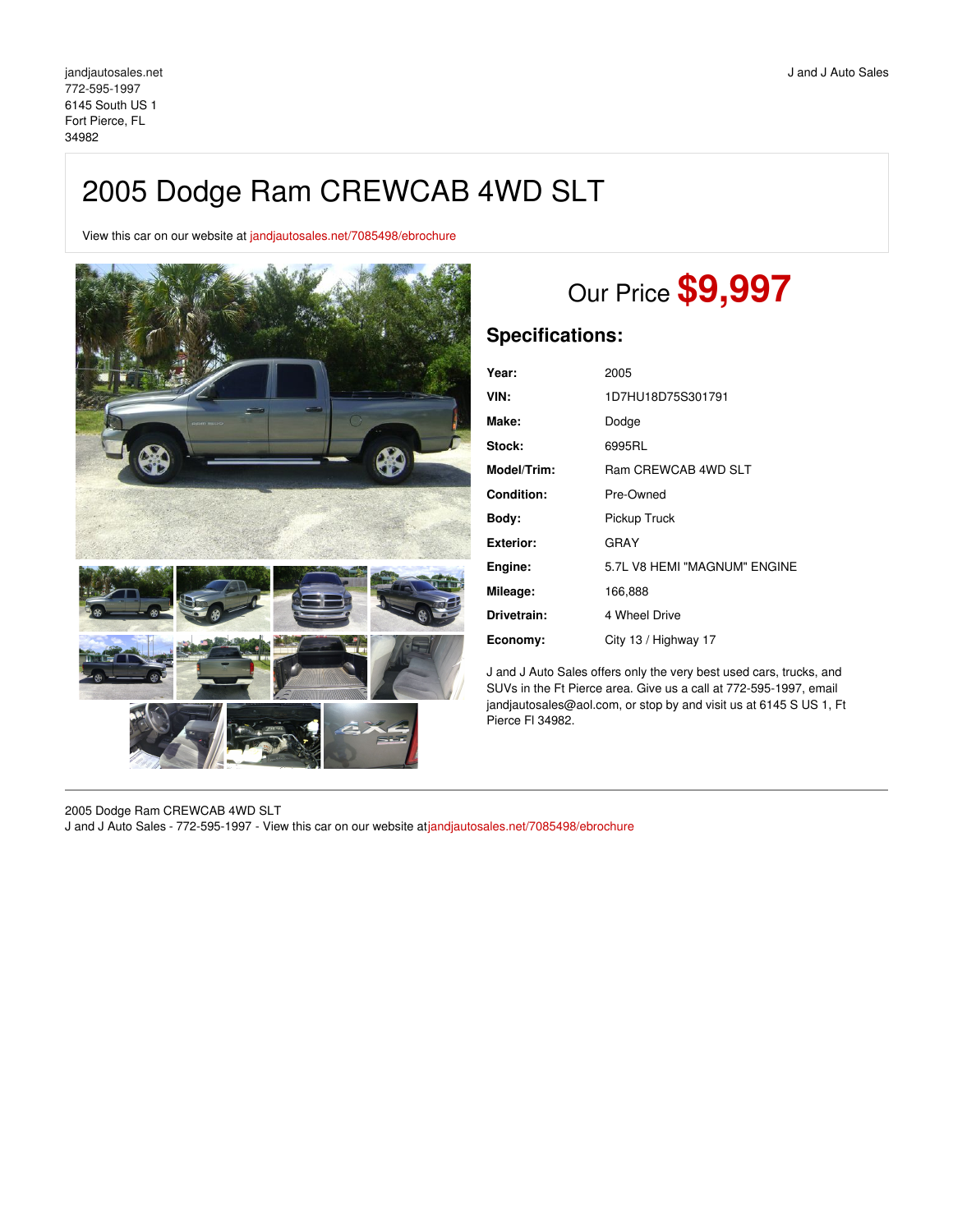

2005 Dodge Ram CREWCAB 4WD SLT

J and J Auto Sales - 772-595-1997 - View this car on our website at[jandjautosales.net/7085498/ebrochure](https://jandjautosales.net/vehicle/7085498/2005-dodge-ram-crewcab-4wd-slt-fort-pierce-fl-34982/7085498/ebrochure)